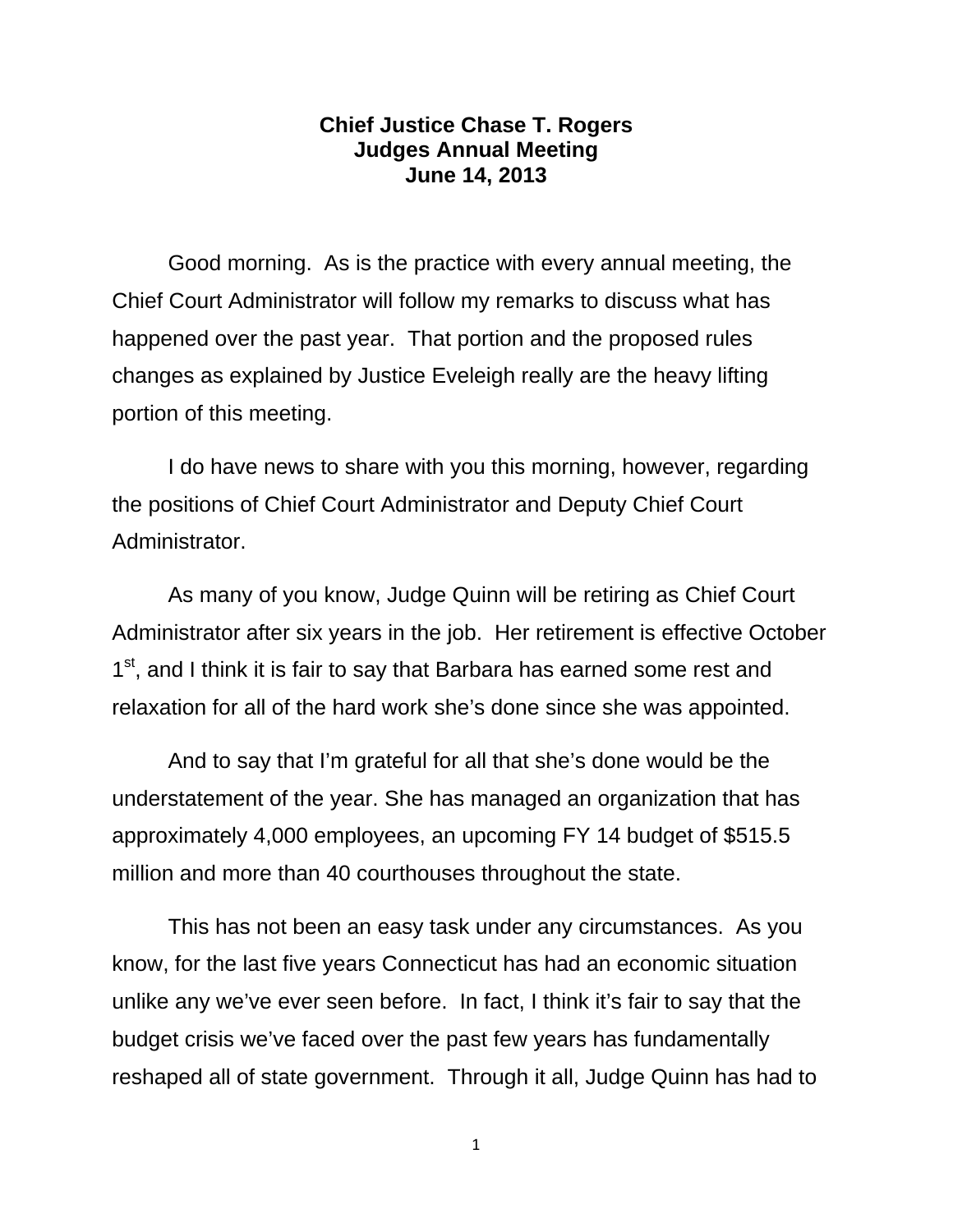implement extremely difficult decisions – such as closing facilities and making hard staffing decisions. At the same time, she was across the street at the State Capitol, effectively advocating on behalf of the Judicial Branch to make sure we would have adequate funding to continue to fulfill our constitutional mandates. Under her leadership, she also oversaw the implementation of legislation that recognized the Judicial Branch as a separate branch of government, thereby ensuring that the Branch would be treated as such during the budget process by having our proposed budgets submitted to the legislature without revision by OPM. She was also instrumental in helping to persuade the legislature that we needed a fair process for determining judicial compensation.

 We also saw significant policy changes during Barbara's tenure. Perhaps the most important was the transfer of 16- and 17-year-olds into the juvenile court system. The transition could not have gone any smoother and Judge Quinn played a critical role in this transition.

 Additionally, she has overseen the implementation of the Branch's strategic plan, which, as you all know, has led to many enhancements that cost little to nothing. In this role, she was heavily involved in projects ranging from providing better services to our limited English-speaking population to making sure that self-represented parties have the resources and tools they need to handle their cases in court.

 At the same time, Barbara forged many positive relationships with people in other branches that we need to work with to ensure that the Branch's interests are both articulated and understood when we are not at the table. This she did effectively and with grace, often under pressure.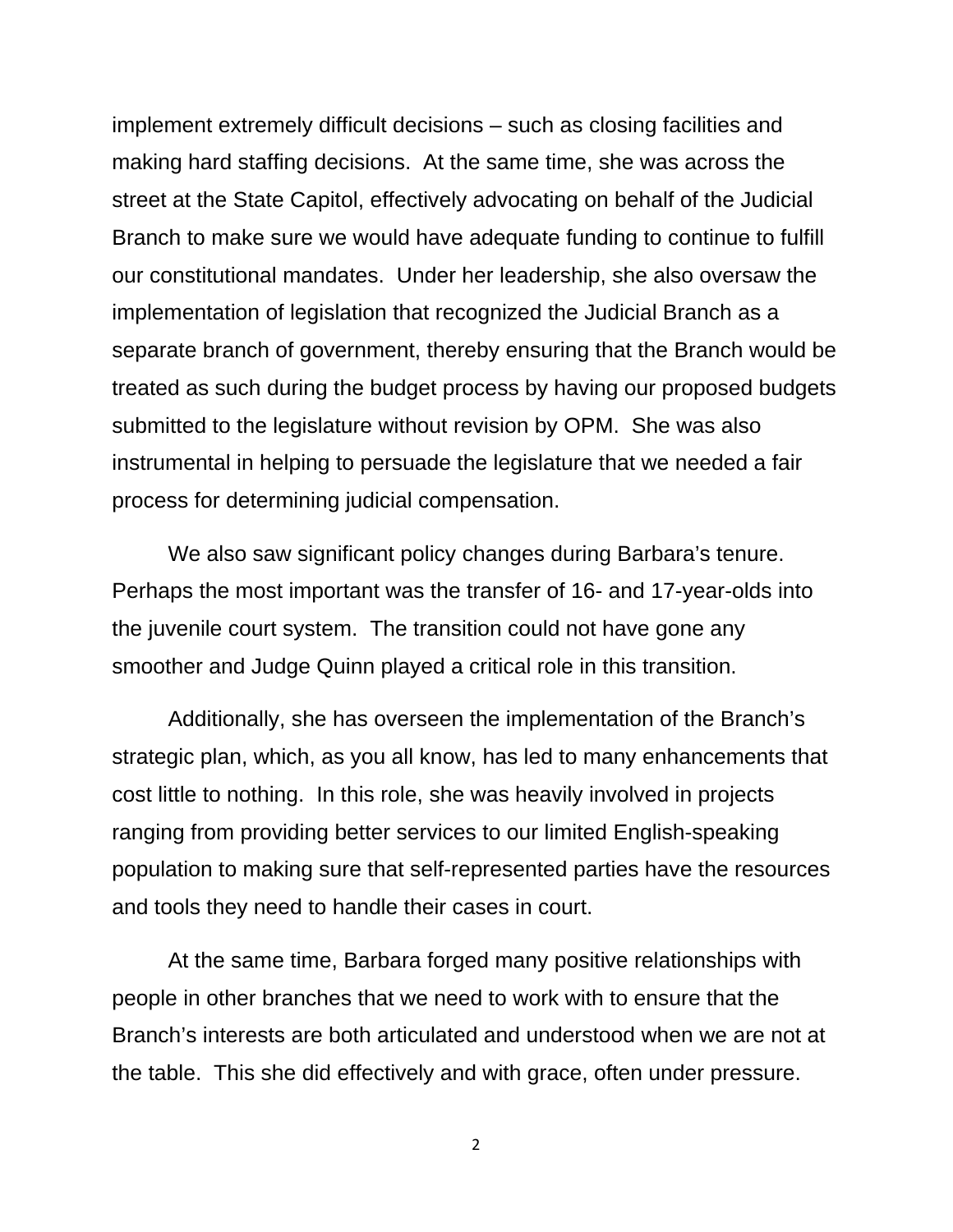One of the reasons I initially asked Barbara to be the Chief Court Administrator is that I have always thought of her as a rather unique combination of Mary Poppins and the Russian army. For those of you who really know Barbara, you know that behind that gentle, non-assuming style is a resilient and tough advocate.

 So today, I want to publicly thank Judge Quinn -- for her hard work, her excellent skills, her tenacity, her kindness, her unfailing calmness during the storm and her loyalty. I wish you only the best of times in your retirement from the position of Chief Court Administrator.

 Today, I'd also like to take the opportunity to announce to you the incoming Chief Court Administrator and Deputy Chief Court Administrator.

 For as long as Judge Quinn has served as Chief Court Administrator, Judge Pat Carroll has served as Deputy Chief Court Administrator. I chose Pat as Deputy Chief Court Administrator for several reasons, among them his quick intellect, his Yankee common sense and his experience in the trenches, where he served for years as a criminal court judge and also as Administrative Judge in the Danbury Judicial District.

 This experience has served him well. Additionally, Pat's a relentless worker. If I text him at 9:00 p.m., he's texting me back at 9:10 p.m. Pat has also been able to cultivate extremely positive relationships with legislators in his role as Deputy Chief Court Administrator because they know they can trust him.